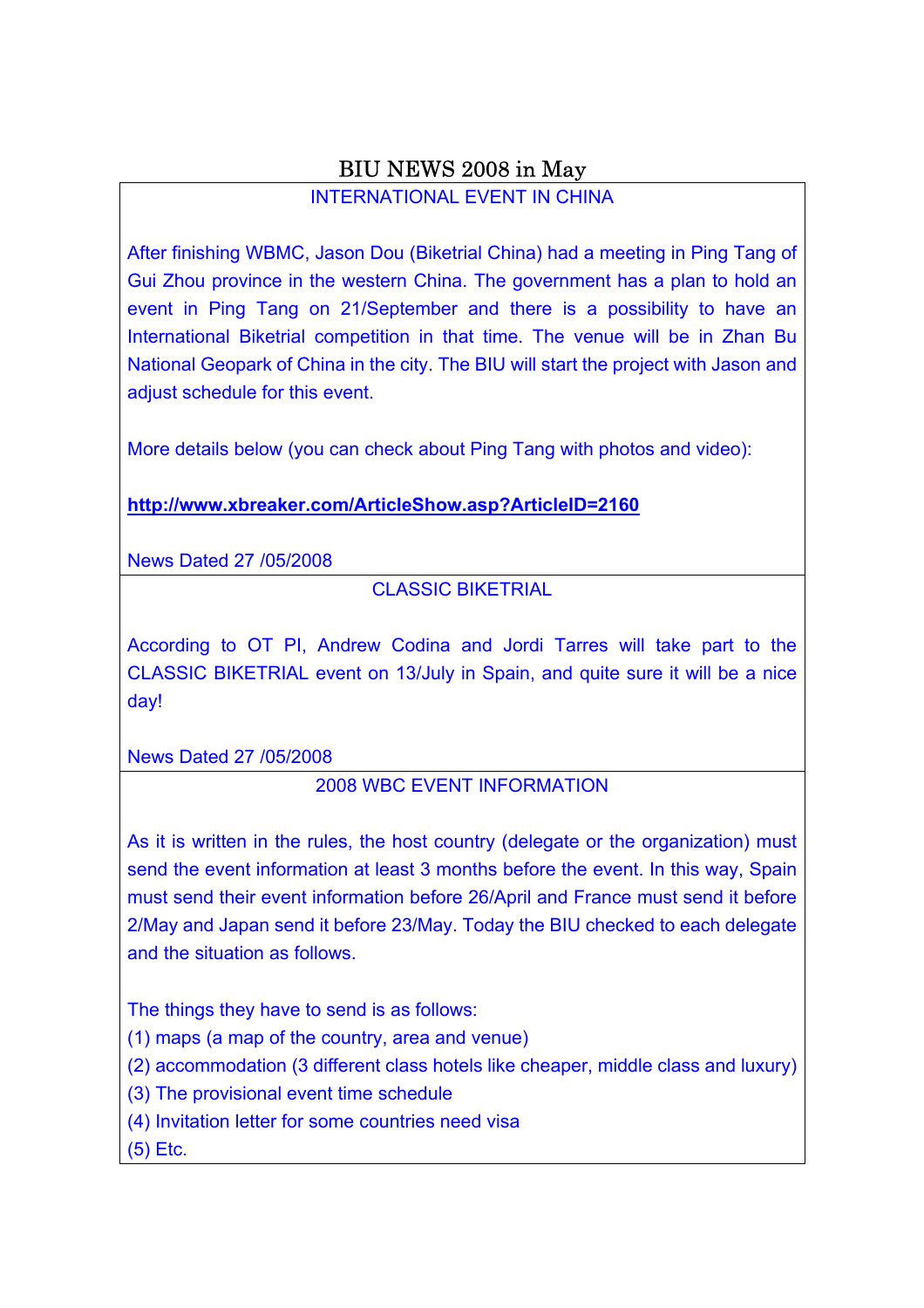SPAIN: They are working on it but still do not send it yet. FRANCE: They are working on it but still not send it yet. JAPAN: They are working on it and they will post it tomorrow.

News Dated 26/05/2008

### A NEW BIKING TRAIL IN SINGAPORE

We got information from Walton (BIketrial Singapore). A new off road bike park named "Ketam Mountain Bike Park" was opened on the north-eastern island of Palau Ubin. Walton wrote that "a new biking trail in Singapore that includes all-mountain technical trails and also a Skill cycling park for the public to learn how to cycle over obstacles. BikeTrial Singapore was invited to do a demonstration at the park for the opening for the guest of honor. Also being a consultant for the future development of the park". That is fantastic! Walton.

News Dated 21/05/2008

GREAT WORLD RECORD OF OT PI

Now you can check about the TV news of climbing Jin Mao Tower with the following web page.

www.mitele.telecinco.es/informativos/deportes/26805.shtml

Also you can check the web page of the BJU as follows. Photos and articles (written by Hiro) are there.

http://www.bju.jp/modules/news/article.php?storyid=75

News Dated 20/05/2008

ENTRY OF 2008 WBC

CLOSING DATE:

It is 26/June/2008. Please send your entry list before the closing date.

ENTRY FORM: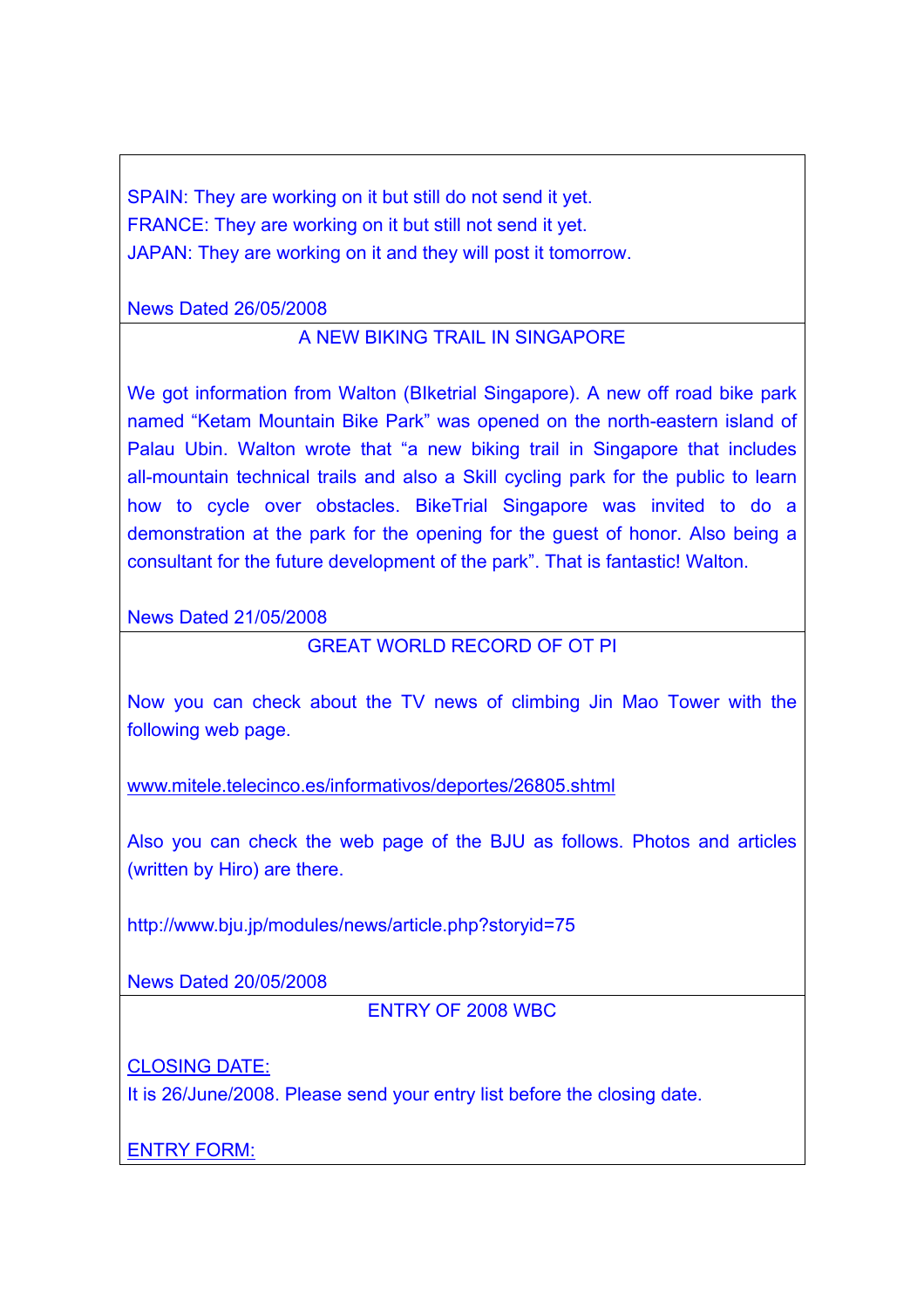Following is the sample of entry form. And in BLUE, is the way to fill it. Please check it. It is included in the information CD of the BIU sent already to all delegates in March. Please use it. If you do not have it, please ask to the BIU (b-trial@ztv.ne.jp) to send it by e-mail, or you can make it by yourself by following below sample.

### TO FILL THE ENTRY FORM:

This is the first year after we changed category rules. Please check "2008 WBC program". It is included in the information CD of the BIU sent already to all delegates in March. Please use it. If you do not have it, please ask to the BIU (b-trial@ztv.ne.jp) to send it by e-mail or by FAX (81-59-226-2557).

### WHERE TO SEND THE ENTRY FORM:

Please send it to the BIU Head Office by e-mail or by FAX or by POST. FAX: 81-59-226-2557

ADDRESS: 799-27 Kannonji-Cho. Tsu-Shi. Mie-Ken 514-0062 Japan

The BIU will send the official entry form to the delegates of host countries of 2008 WBC after closed the entry on 26/June. So you do not have to send it to the delegates of the host countries or to the organizers of 2008 WBC.

## IMPORTANT:

(1) Please keep the closing date of entry.

- (2) All blanks of the entry form must be filled rightly.
- (3) We need your cooperation to check the wheel size of each bike.
- (4) The entry list cannot be modified after the closing date of entry
- (5) The BIU will not accept any entry sent personally from riders. Entry form must be sent by the delegate or NBU (it depends up on the system in each country) in that country. In case of a rider ask your help to issue license for not having delegate in his country, Please advice him/her to contact to the BU in that area. (In Europe: EBU. In Asia: BAU). If the rider is not in these areas. Please advice him/her to contact to the BIU directly. The BIU will help the rider for his/her entry matter.

SAMPLE

**Delegate:** Kiyoshi TERAI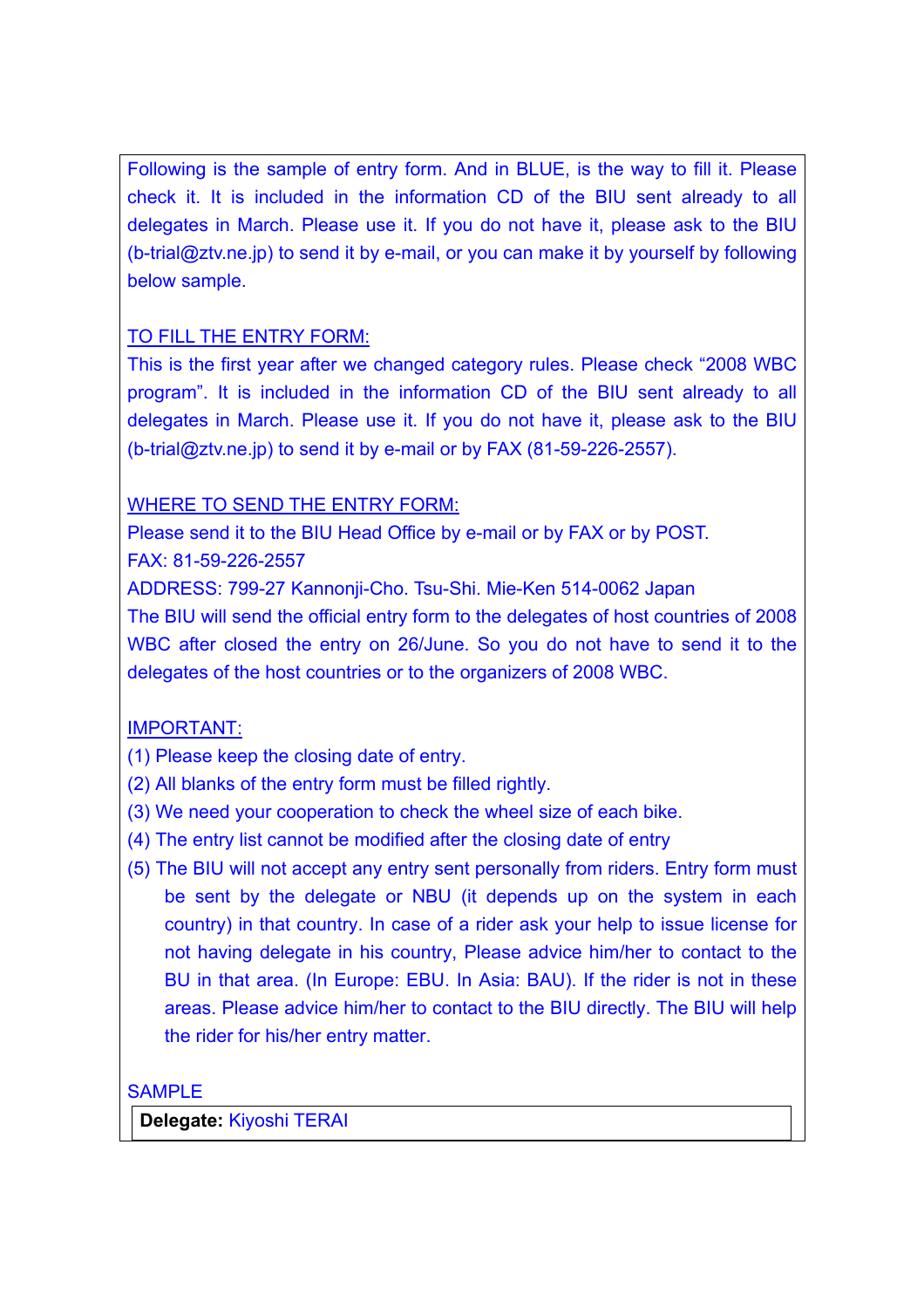| <b>Team Manager: Shuji MISHIMA</b>                                                                   |               |       |      |               |              |            |           |            |
|------------------------------------------------------------------------------------------------------|---------------|-------|------|---------------|--------------|------------|-----------|------------|
| <b>Bike</b><br><b>2008 WBC</b><br><b>Nation</b><br><b>Birth</b><br>Given<br><b>Family</b><br>License |               |       |      |               |              |            |           |            |
| <b>Name</b>                                                                                          | <b>Name</b>   |       | Year | <b>Number</b> | (wheel       | $R-1$      | $R-2$     | $R-3$      |
|                                                                                                      |               |       |      |               | size)        |            |           |            |
| <b>Hiroshi</b>                                                                                       | <b>HIRANO</b> | Japan | 1956 | 081-00000     | <b>Monty</b> | <b>Yes</b> | <b>No</b> | <b>Yes</b> |
|                                                                                                      |               |       |      |               | (20")        |            |           |            |

The BIU will keep fair for all competitions of WBC by following the rules strictly. We need your cooperation and understanding for our sport. Thank you.

News Dated 20/05/2008

### CLASSIC BIKETRIAL

We got e-mail from HANS REY (One of the most important and greatest riders in our sport history) about news of Biketrial Classic. According to him, he got an e-mail from Andrew Codina (the first European Champion of Trialsin in 1982. He made the sport spread in Europe). Mr. Josep Figueras is planning to hold the event in this July in the town of Sant Feliu de Codines. (I think it is a home town of Andrew) It will be 2 Categories, "Classic bicycles" and "Modern bicycles". Up to now, this is all we knew about the event. Also Hans wrote us about the Biketrial classic event in Germany that Mr. Gernot Menke (who organized the first event in 1974) is planning to hold it in August. In 2007, Itadori organized Biketrial classic during the event of 2007 WBC in Japan. And it was very successful. The rules were simple. Riders over 35 years old and bikes made before 1987. We do not know if there are some special rules in those events or not. We are hoping to get more detail about the events to inform you by this news.

News Dated 19 /05/2008

### INFORMATION OF 2008 WBC

We got reply from BUE about their event information as follows.

Dear Hiro,

This is an item that has to be improved because **sending information in paper is, nowadays, not so quick and effective than sharing information in the www**. We'll do our best, but I will prioritize hanging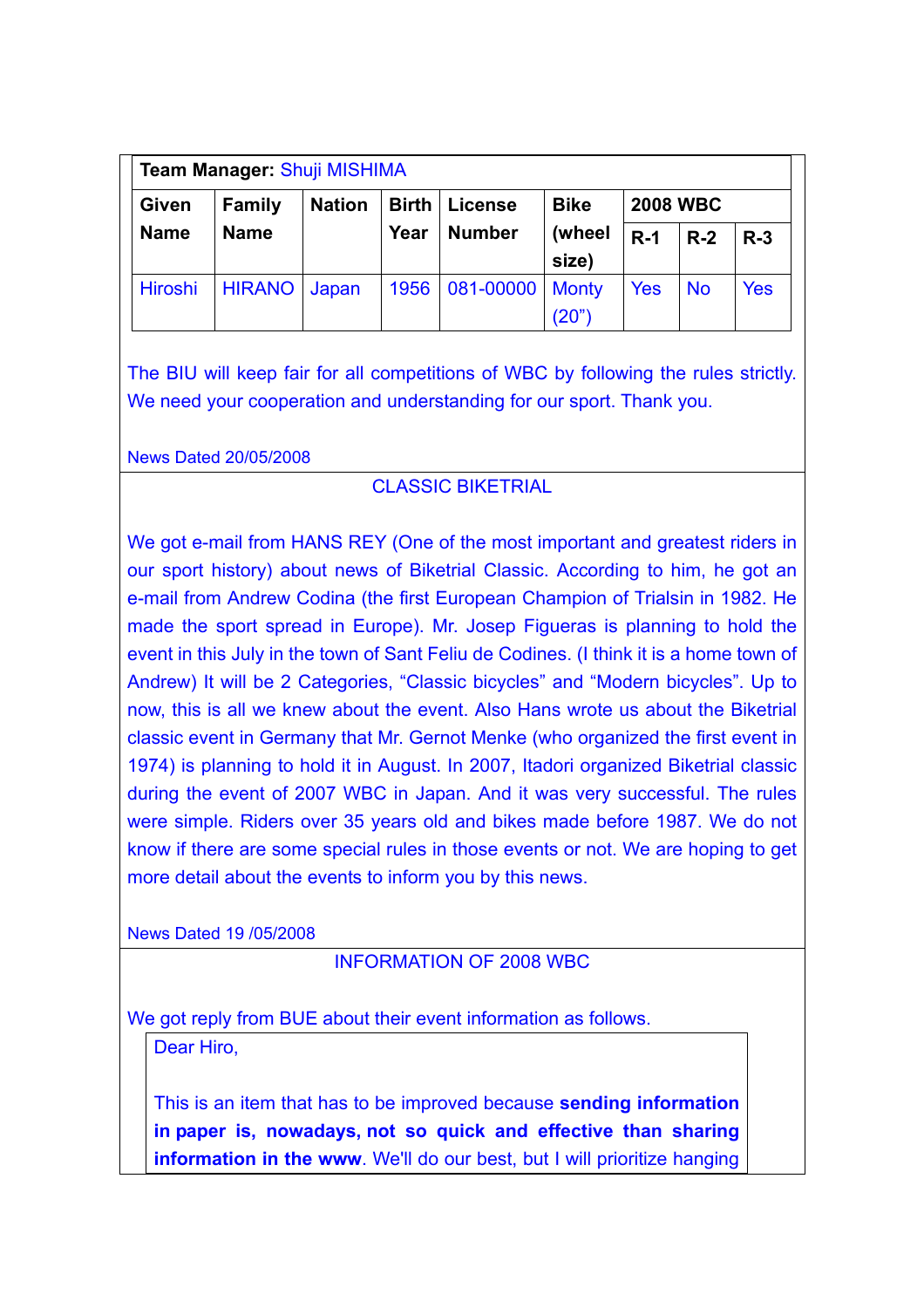info in the www.biketrial-spain.com . At least, basic info is already available as you had also spread in your "news". We'll keep collecting infos and we'll try to send it also by posted mail.

Best regards.

Màrius Mollà

I hope they will do it as soon as possible.

About France, we got their event information from Remy yesterday. In the information, there are some mistakes as follows:

(1) Entry form

Information from Remy: It is written to use their original entry form Right thing: The BIU sent our official entry form to all delegates by CD in March. Please use it.

(2) To send the entry

Information from Remy: It is written to send the entry form to the French delegate Right thing: The entry form must be sent to the BIU head office.

(3) The closing date of the entry Information from Remy: It is written that the closing date is 2/July Right thing: Entry will be close on 26/June for all events of 2008 WBC.

Actually It is hard to understand why they sent their information with these mistakes. It is very clear if you check "2008 WBC program" and "BIU news (dated 14/February)" that we sent information to our delegates before. The BIU already pointed these mistakes to the UFOLEP and also our French delegate Jean-Luc. We hope they will re-send their information as soon as possible before make people confuse.

News Dated 18/05/2008

INFORMATION OF 2008 WBC

About French round, we got answer from UFOLEP that they will post their event information tomorrow on 17/May. About Spanish round, It is already 3 weeks have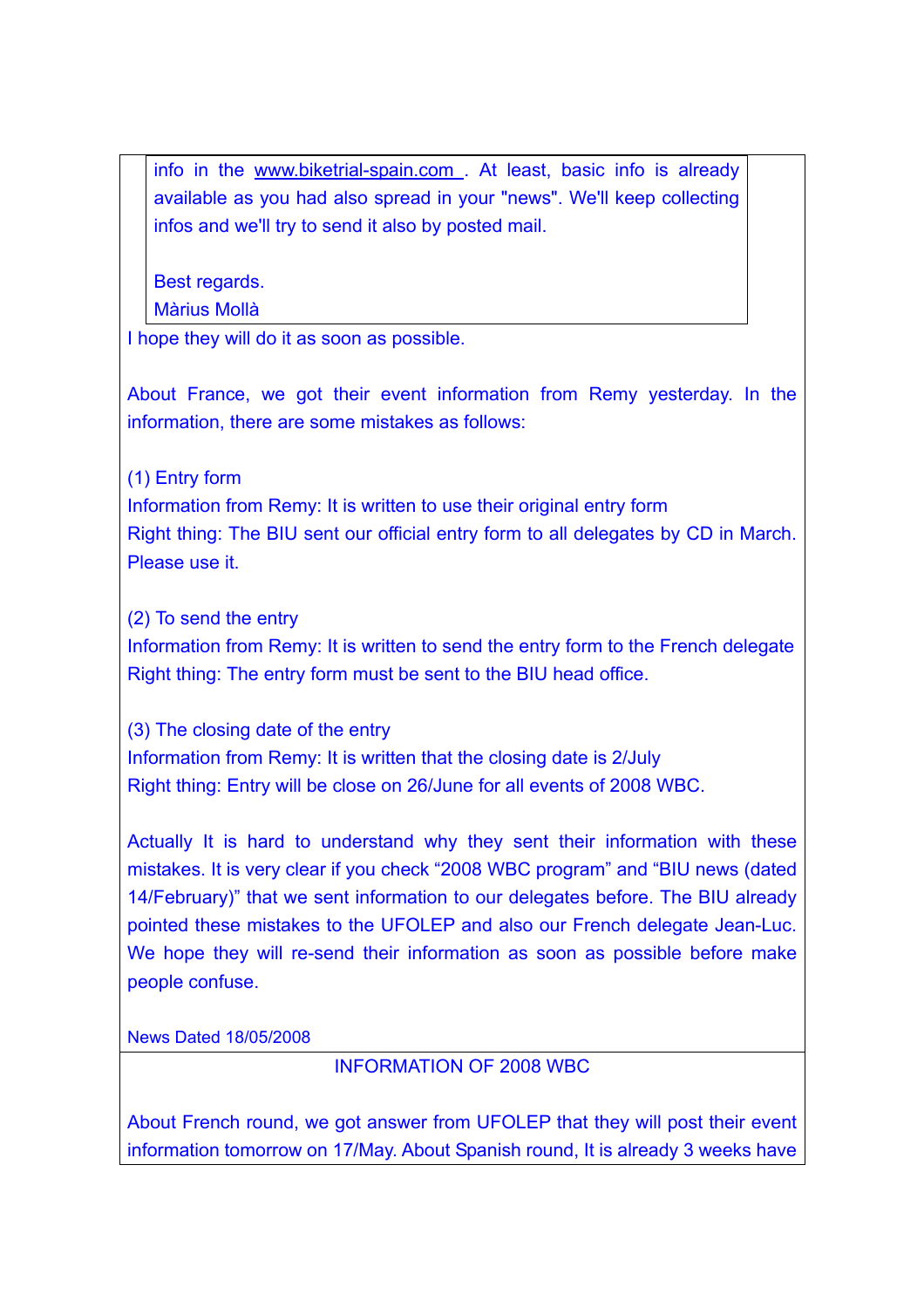passed since their deadline was over. We asked BUE to inform us about when they will post it, and make it as soon as possible. But there is no answer from them today. We hope they will finish this matter soon. Yesterday, we asked BJU to keep their deadline (on 23/May) to send their event information.

News Dated 17/05/2008

## EUROPEAN CUP IN SLOVAK

The event was held in Zariecie Slovakia on 10-11/May. Zariecie is a beautiful town where the WBC was held in 1995 and 1997. 89 riders from 5 countries took part the competition and the results of Elite class as follows. According to Anna Sidlikova, it was very good event. You can find more information about the event on the following web page. www.eurobiketrial.com .

#### Top 6 in Elite class:

| Pla.           | <b>Name</b>           | <b>Nation</b> | <b>Bike</b>  | Р  |   |
|----------------|-----------------------|---------------|--------------|----|---|
|                | <b>Peter BARTAK</b>   | Slovakia      | <b>Monty</b> | 32 | 8 |
| $\overline{2}$ | <b>Karol SERWIN</b>   | Poland        | <b>Koxx</b>  | 49 | 4 |
| 3              | <b>Adam PROCHAZKA</b> | <b>Czech</b>  | <b>Koxx</b>  | 54 | 3 |
| $\overline{4}$ | <b>Jan SIDLIK</b>     | Slovakia      | <b>Monty</b> | 59 | 0 |
| 5              | <b>Pawel RECZEK</b>   | Poland        | <b>Koxx</b>  | 60 | 3 |
| 6              | <b>Vasek KOLAR</b>    | <b>Czech</b>  | <b>Monty</b> | 61 |   |

News Dated 14/05/2008

BIU AUTHORIZATION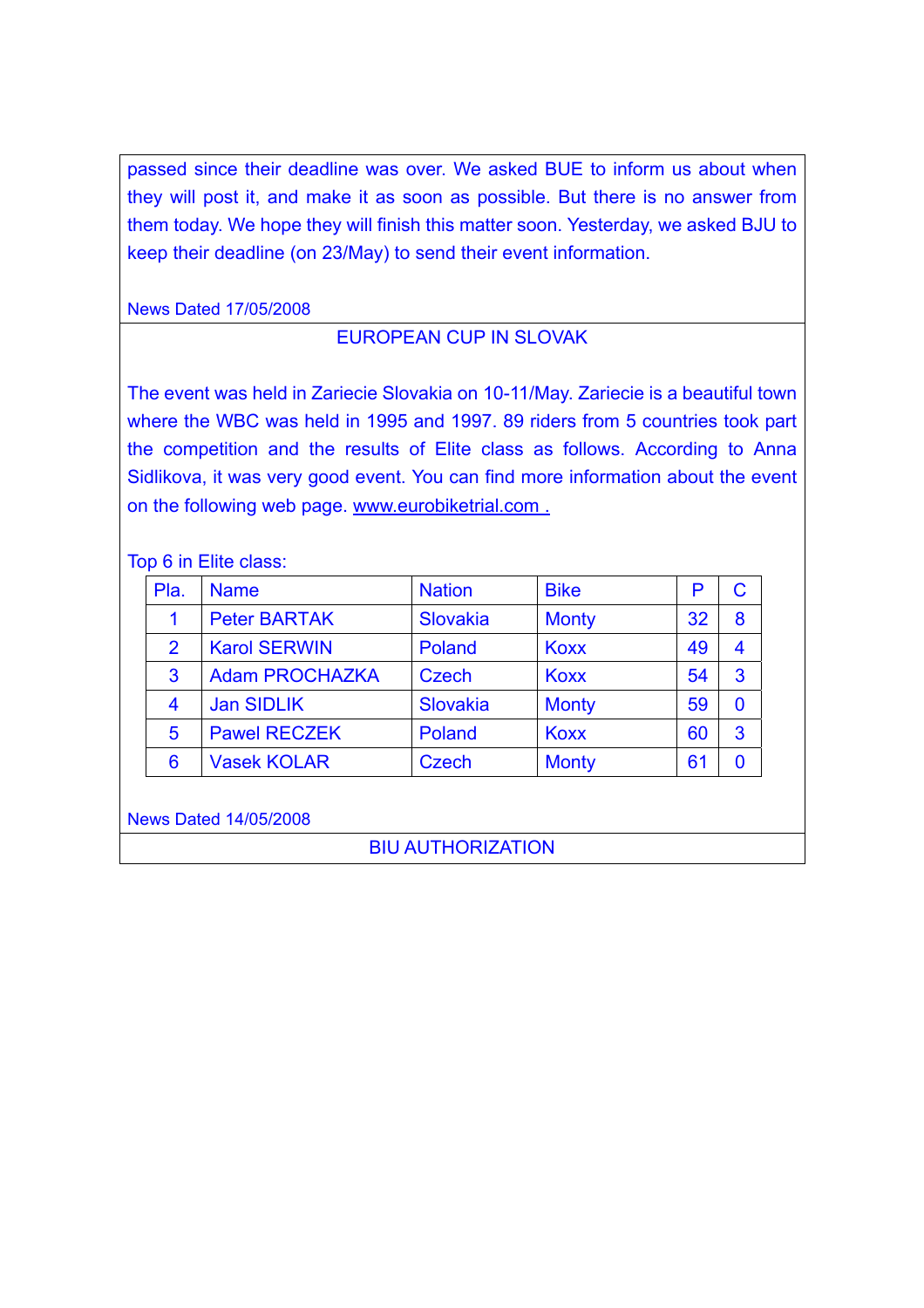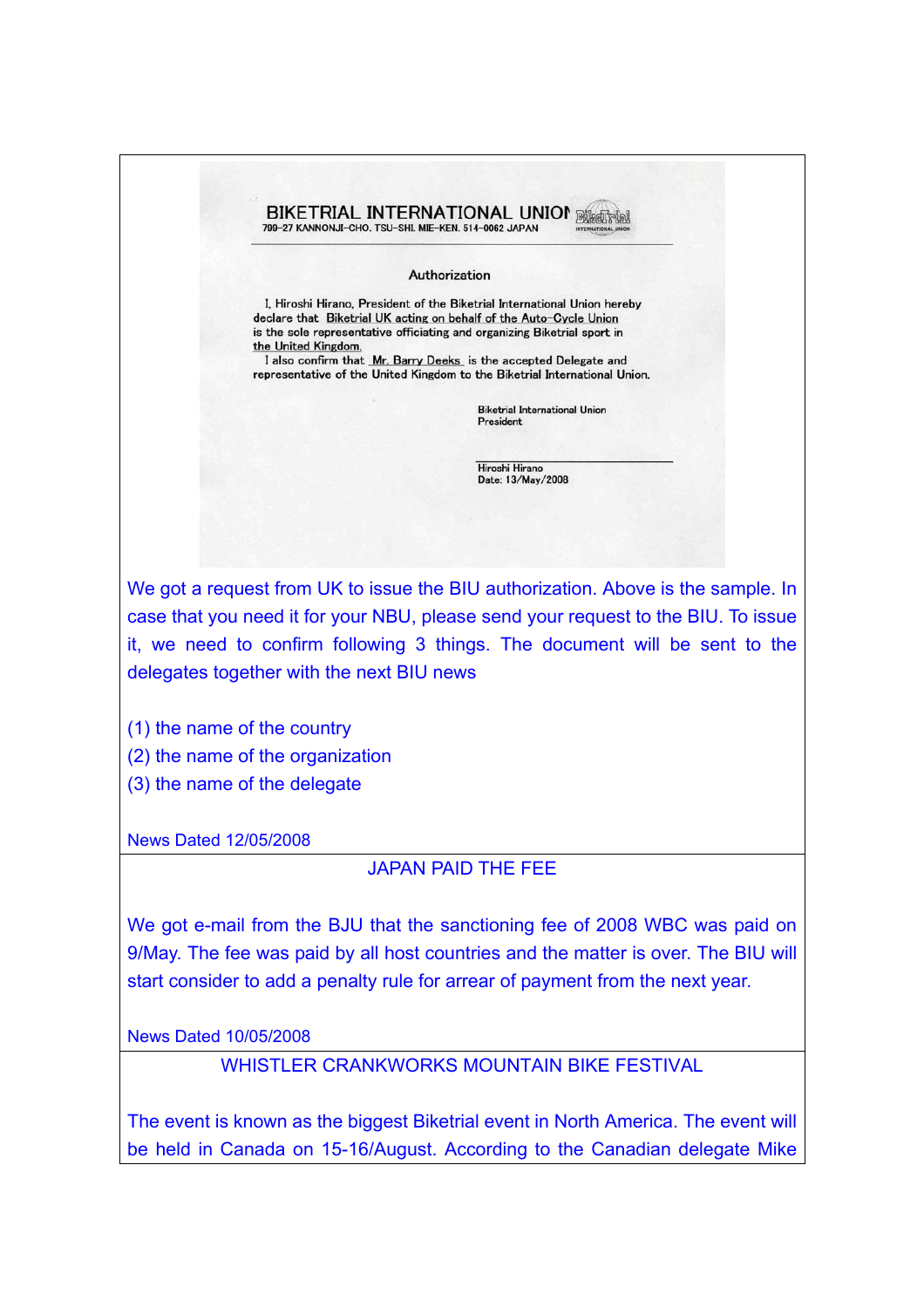Baia, "The dates make it a difficult time for the Euro and Japanese riders but it will be very competitive!!!" You can get more information about the event from the following web page.

www.baiabros.com/trialsworx

News Dated 09/05/2008

## EVENT INFORMATION OF 2008 WBC

We got information about 2008 WBC Round 1 in Spain. Please check the following web page.

http://www.biketrial-spain.com/Bue1ªinformacionMundial2008pruebaespana.pdf

Any way, the organizer must send all necessary information about the event by post. The document (invitation letter) for the countries need to take visa must be included. Now UFOLEP in France is preparing to send their information and please wait for the arriving for a little more time. The BJU will post their information before the deadline (23/May).

News Dated 09/05/2008

## EVENT INFORMATION OF 2008 WBC

The delegates of host countries must send the event information at least 3 months before the events. This is in the rules. Up to now, we got nothing from Spain and France. Spain must send it before 26/April and France must send it before 2/May. This is important matter for the most of countries planning to send riders to the events to take part. The BIU already informed to the delegates of those 2 countries to send their event information as soon as possible. Japan must send it before 23/May and only 2 weeks remain.

News Dated 08/05/2008

FRANCE PAID THE FEE

We got e-mail from UFOLEP. They already paid the fee and now it is very sure that 2008 WBC Round 2 in France will be organized.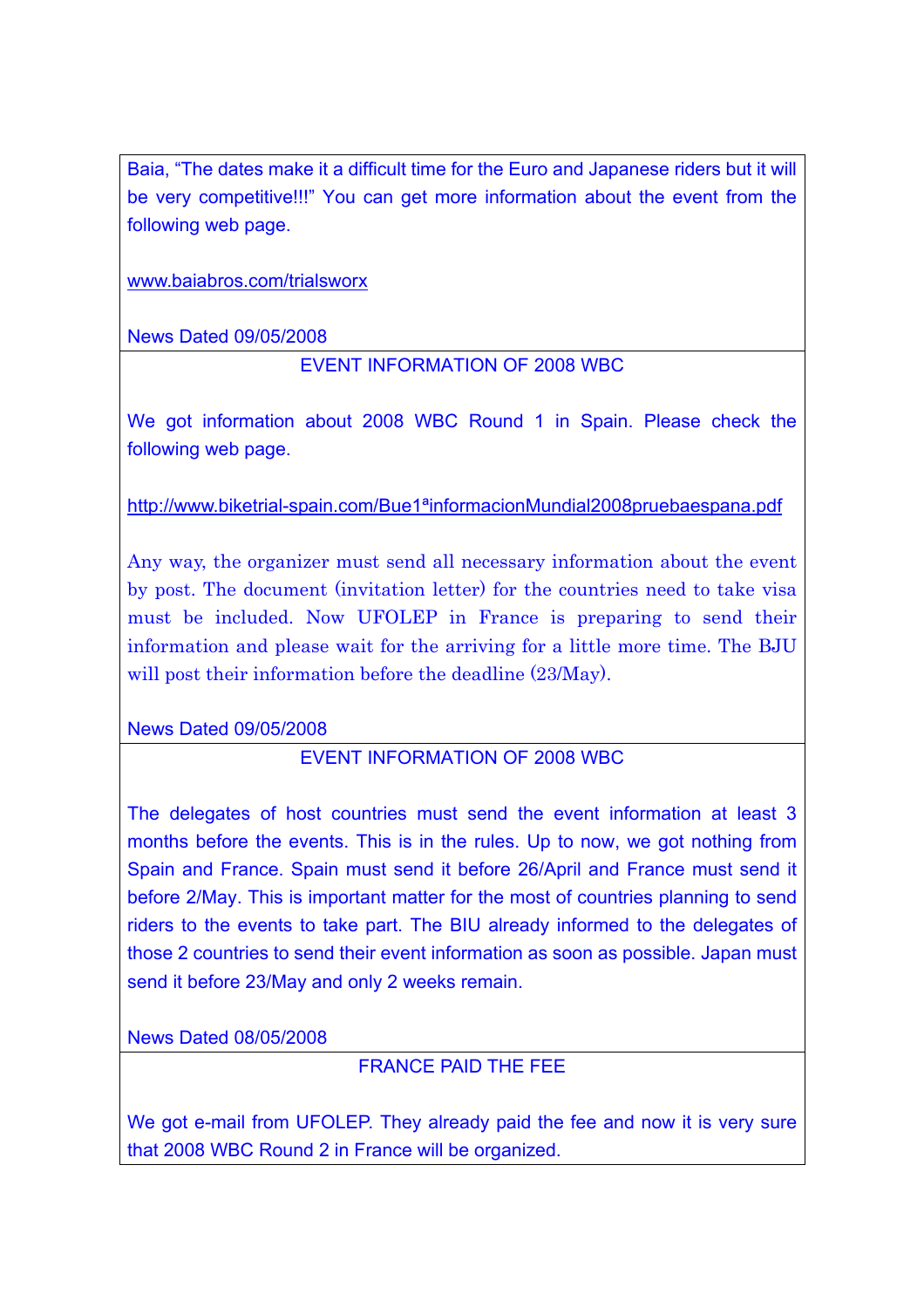### Dear Hiro,

It's ok with the bank, you received the fee by virement. Very sorry,

sincerely yours Pierre CHEVALIER DTN Adjoint Pôle Vie Sportive UFOLEP 3 rue Récamier 75341 PARIS CEDEX 07

News Dated 08/05/2008

## DELAY OF PAYMENT

About the sanctioning fee of 2008 WBC, still France and Japan are not paid yet. In the agreement, the fee must be paid 5 month before the event. So the deadline is already passed about 2 months. Therefore the BIU set the final deadline on 10/May for this time and if we cannot confirm the payment till that day, The event will be canceled from the schedule of championships. This is necessary treatment for the other host countries of WBC in the future.

News Dated 07/05/2008

# A NEW DVD WAS RELEASED



A new BIU official DVD "THE WORLD BIKETRIAL CHAMPIONSHIP 2007" was released from NISHIMURA KOUBOU (Japan) recently. Round 1 in Czech and round 2 in Japan (Elite class and Master class) are recorded completely. And even OT PI final demo in Itaodri is included. You can contact to Nishimura by following e-mail address.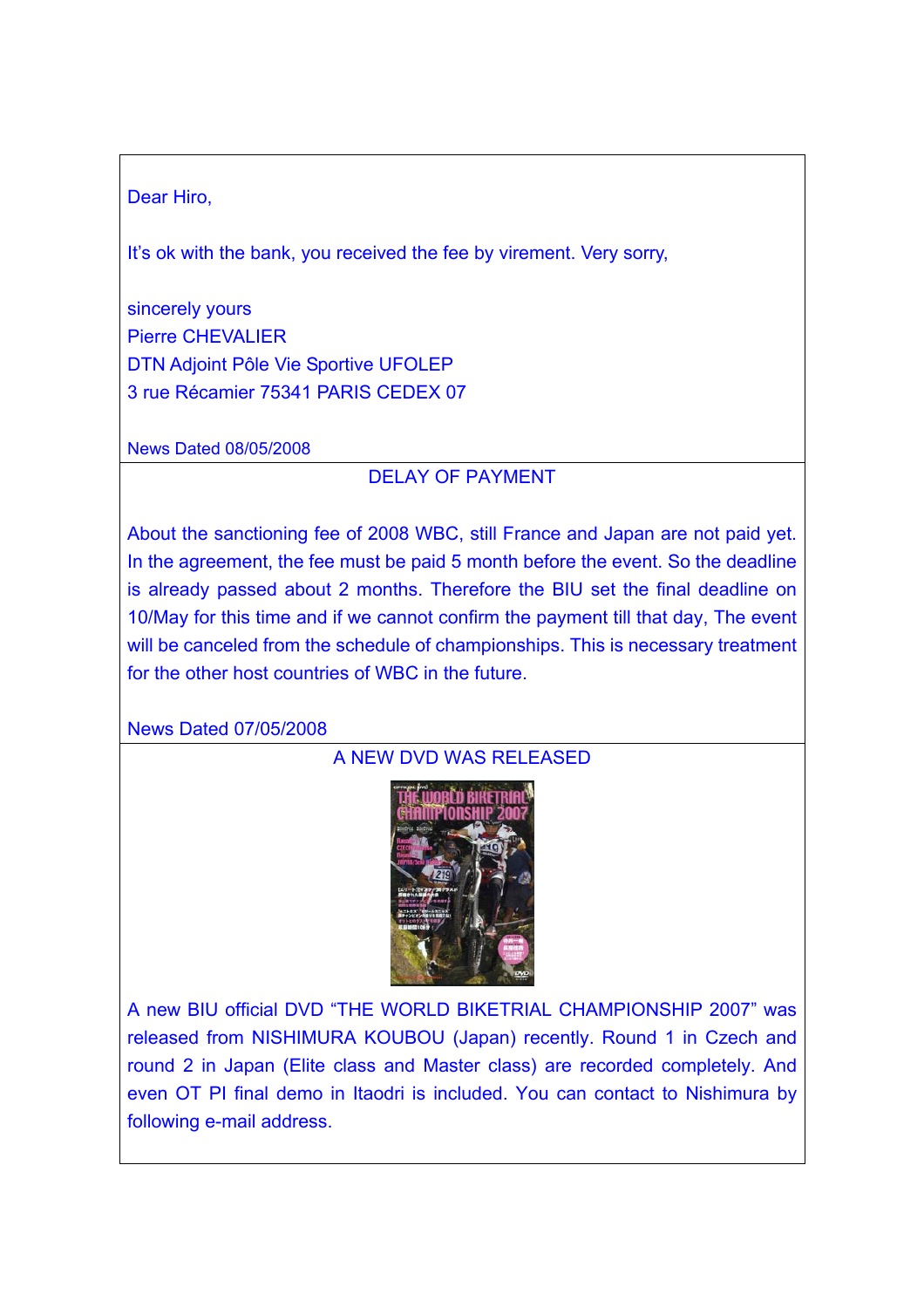Nishimura\_koubou@hotmail.com www://nishimura-koubou.com

The details of the DVD as follows:

Total recording time: 108 minutes System: NTSC/MPEG-2 Sound: Stereo Price: 3,990 Yen (the price is including Con. Tax)

News Dated 06/05/2008

### 2008 SPANISH CHAMPIONSHIP ROUND-2

2008 SPANISH CHAMPIONSHIP ROUND-2 was held in AZUAGA on 4/May. Over 100 riders took part the event. And 13 riders took part in the Elite class. The results of top 10 as follows:

| Place.         | <b>Name</b>               | <b>Bike</b>  | <b>Penalty</b> | Clean          |
|----------------|---------------------------|--------------|----------------|----------------|
|                | <b>Raul Gutierrez</b>     | <b>Monty</b> | 17             | 5              |
| $\overline{2}$ | Juan Daniel De La Pena    | <b>Monty</b> | 21             | $6\phantom{1}$ |
| 3              | <b>Juan Pedro Garcia</b>  | <b>Monty</b> | 22             | 9              |
| 4              | <b>Pablo Bravo</b>        | <b>Monty</b> | 23             | 5              |
| 5              | <b>Abel Mustieles</b>     | <b>Koxx</b>  | 26             | 5              |
| 6              | Ivan Izuquierdo           | <b>Monty</b> | 32             | $\overline{2}$ |
| 7              | <b>Eduard Planas</b>      | <b>Monty</b> | 36             | $\overline{2}$ |
| 8              | <b>Daniel Cegarra</b>     | <b>Monty</b> | 51             | $\overline{2}$ |
| 9              | Davia sanchez             | <b>Monty</b> | 51             | $\overline{2}$ |
| 10             | <b>Victor Hugo Freire</b> | <b>Monty</b> | 52             | 1              |

News Dated 05/05/2008

### FINAL DEADLINE

The BIU has sent the final reminders to the delegates of host countries of 2008 WBC as follows.

 "This is the final reminder for the sanctioning fee of 2008 WBC after passing 2 months from the deadline. So The final deadline was set on 10/May. Pay attention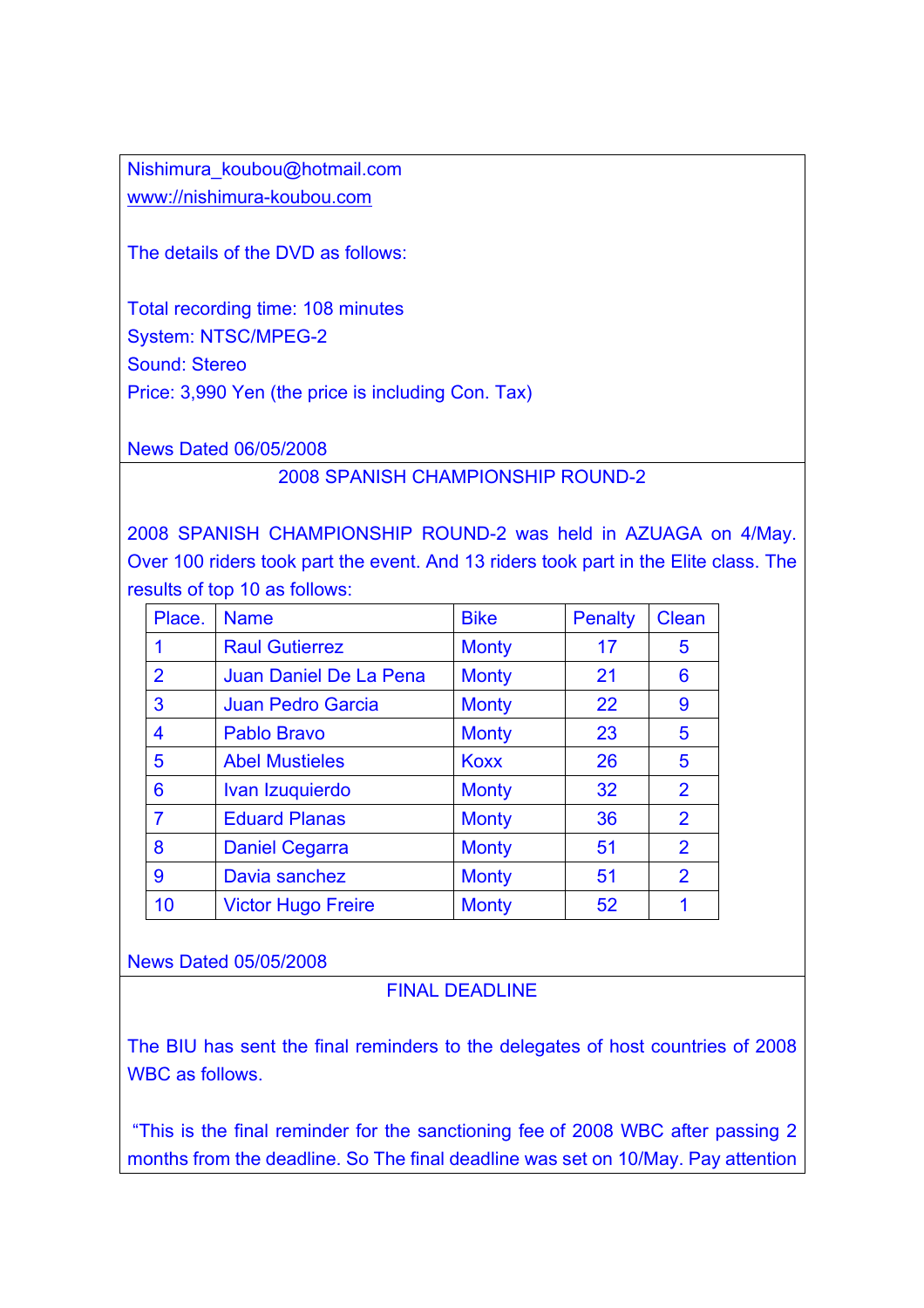that if I could not confirm the payment till the deadline, the event will be canceled automatically by not following agreement. BIU Hiroshi Hirano"

The following is the news before.

REMINDER TO FRANCE AND JAPAN(1)

Biketrial Spain already paid the sanctioning fee of 2008 WBC. But the other 2 countries are still not paid the fee yet though the deadline was passed. The BIU asked the delegates to complete the payment to the BIU as soon as possible.

News Dated 30/03/2008

News Dated 05/05/2008

2008 ALL JAPAN CHAMPIONSHIP ROUND-2



2008 ALL JAPAN CHAMPIONSHIP ROUND-2 was held in Seki, Gifu on 04/May. 97 riders took part the event. Yuga Ujikawa (the nephew of Moto Trial world champion Takahisa Fujinami) won in Poussin class. He will take part all competitions of 2008 WBC Poussin class this year. And 19 riders took part in the Elite class. The result of top 10 as follows:

| Place.         | <b>Name</b>             | <b>Bike</b>  | <b>Penalty</b> | <b>Clean</b>   |
|----------------|-------------------------|--------------|----------------|----------------|
|                | <b>Kazuki Terai</b>     | Monty $(20)$ | 13             | 9              |
| $\overline{2}$ | Masaya Yamamoto         | Monty $(20)$ | 13             | 4              |
| 3              | <b>Keita Miyaoka</b>    | Giant(20")   | 19             | 7              |
| 4              | Ryuta lizuka            | Echo(20")    | 31             | $\overline{2}$ |
| 5              | <b>Yasutaka Shibata</b> | Monty $(20)$ | 33             | 3              |
| 6              | Takumi Yamaguchi        | Monty $(20)$ | 39             | $\overline{2}$ |
| 7              | <b>Yuuki Takagi</b>     | Koxx(20")    | 41             | 3              |
| 8              | Ryuta Kajitani          | Zoo(20")     | 43             | 1              |
| 9              | <b>Shintaro Otake</b>   | Giant(20")   | 44             | 0              |
| 10             | <b>Atsushi Tobisato</b> | Echo(20")    | 45             | O              |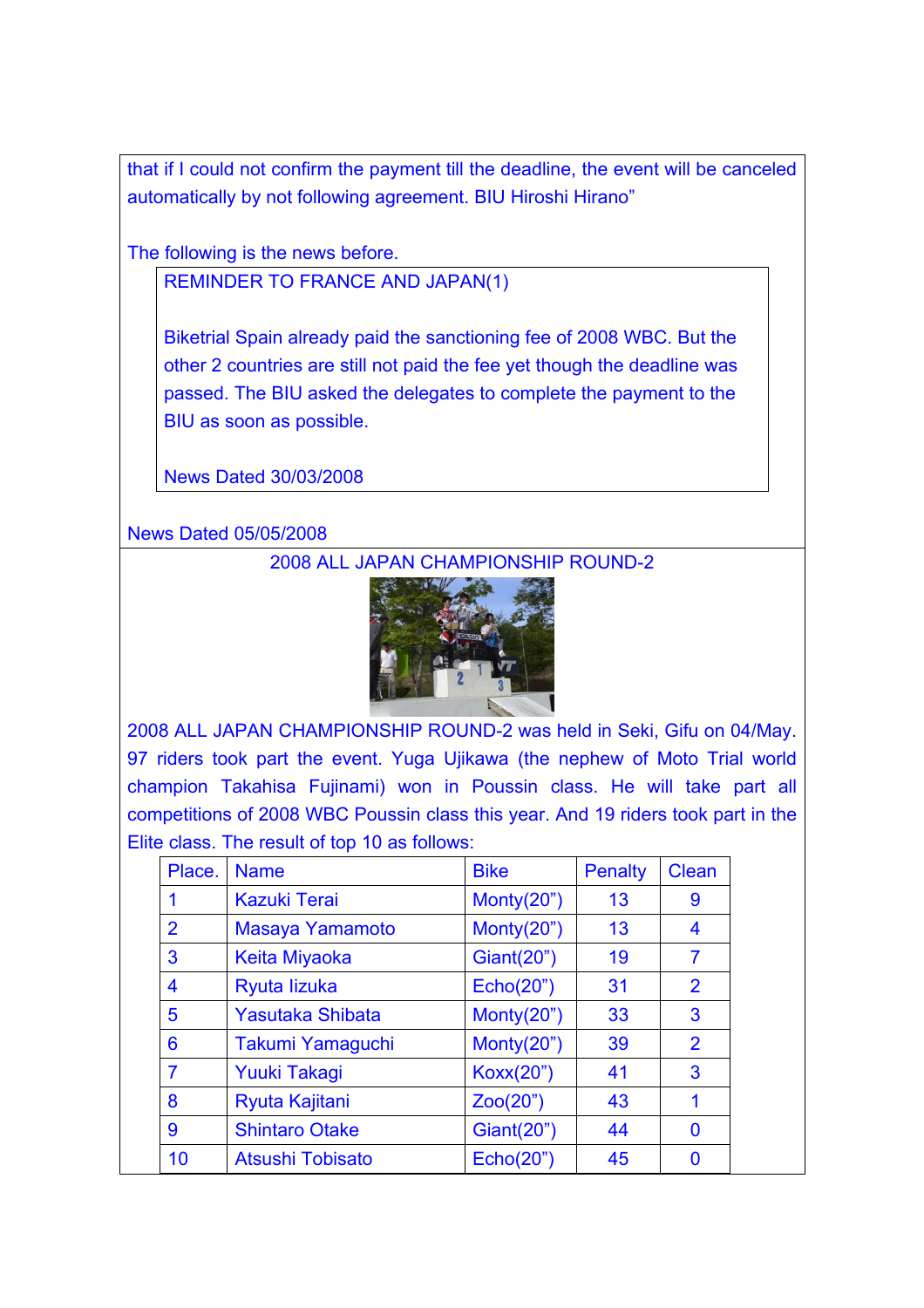| Constructor:   |                                    |              |        |                |                |     |      |              |
|----------------|------------------------------------|--------------|--------|----------------|----------------|-----|------|--------------|
|                | Monty won in all categories again. |              |        |                |                |     |      |              |
| Place.         | <b>Name</b>                        | <b>Elite</b> | J-Sen. | Min            | <b>Ben</b>     | Pou | Femi | <b>Total</b> |
| 1              | <b>Monty</b>                       | 15           | 15     | 15             | 15             | 15  | 15   | 90           |
| $\overline{2}$ | <b>Koxx</b>                        | 4            | 4      | 8              | $\overline{2}$ |     | 12   | 30           |
| 3              | <b>Echo</b>                        | 8            | 12     |                | 6              |     |      | 26           |
| 4              | <b>Giant</b>                       | 10           |        | $\overline{2}$ | 1              |     | 10   | 23           |
| 5              | <b>Raizin</b>                      |              |        |                | 8              |     |      | 8            |
| 5              | <b>M</b> Cautio                    |              | 8      |                |                |     |      | 8            |
| $\overline{7}$ | Ikkei bike                         |              |        |                | 5              |     |      | 5            |
| 8              | <b>Ceser</b>                       |              | 3      |                |                |     |      | 3            |
| 8              | <b>Senka</b>                       |              |        |                |                | 3   |      | 3            |
| 8              | Zoo                                | 3            |        |                |                |     |      | 3            |
| 11             | Katayama                           |              |        | 1              |                |     |      | 1            |

### News Dated 05/05/2008

### OT PI MADE ONE MORE GREAT WORLD RECORD

On 1/May, Ot Pi challenged to climb Gin Mao Tower 2008 steps in Shanghai China and he made success. The following photo was taken on the stage of the top flower of Gin Mao. The record was 39 minutes 38 second. About 2 minutes faster than the last world record made by Xavi Casas on 31/December/2007.



News Dated 05/05/2008

NEW COUNTRY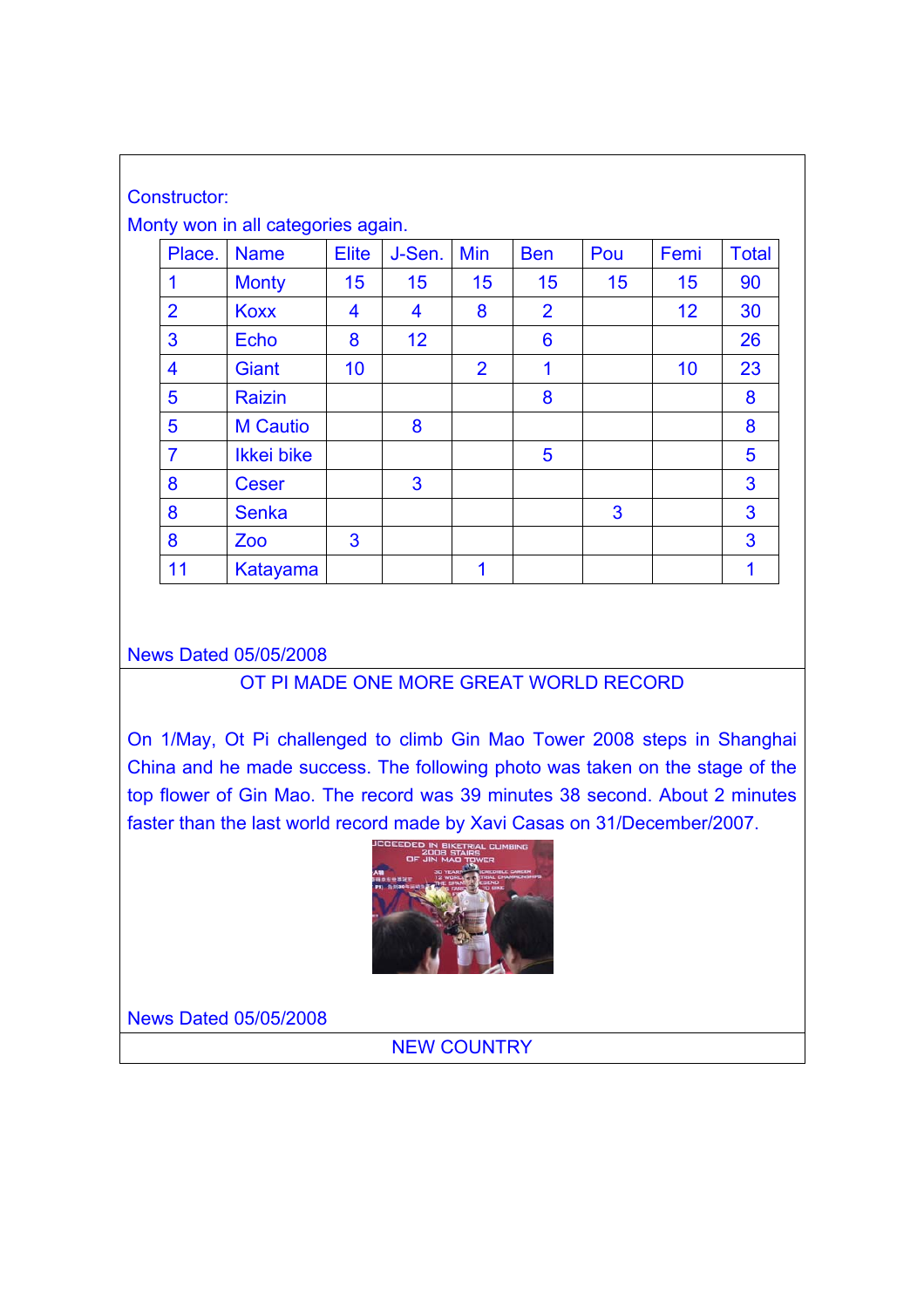

MALAYSIA became a new member country of the BIU. Syaru came to Shanghai to check WBMC on 2/May and Walton (Singapore proxy delegate) introduced him to Hiro. Syaru and Walton are are already start working together for the first Biketrial event in Malaysia.

Nation: Malaysia Name: Syaru Nizam Shariff Address: No. 34, Jalan SS18/4F, Subang Jaya, 47500 Pataling Jaya, Selangor Darul Ehsan Phone: +6017-3525264 E-mail: syarul@theraceboy.com www.theraceboy.com

News Dated 03/05/2008

## BIU 2008 JIN MAO WORLD BIKETRIAL MASTER CUP



2008 WBMC, the first ever international Biketrial event in China was over with great success. A lot of people came to watch the event. There are many photos you can see in the web page below.

**http://www.xbreaker.com/zhuanti/2008dashi/index.htm**

Also you can watch the video in the following web page of BJU. Please check it!

**http://www.bju.jp/**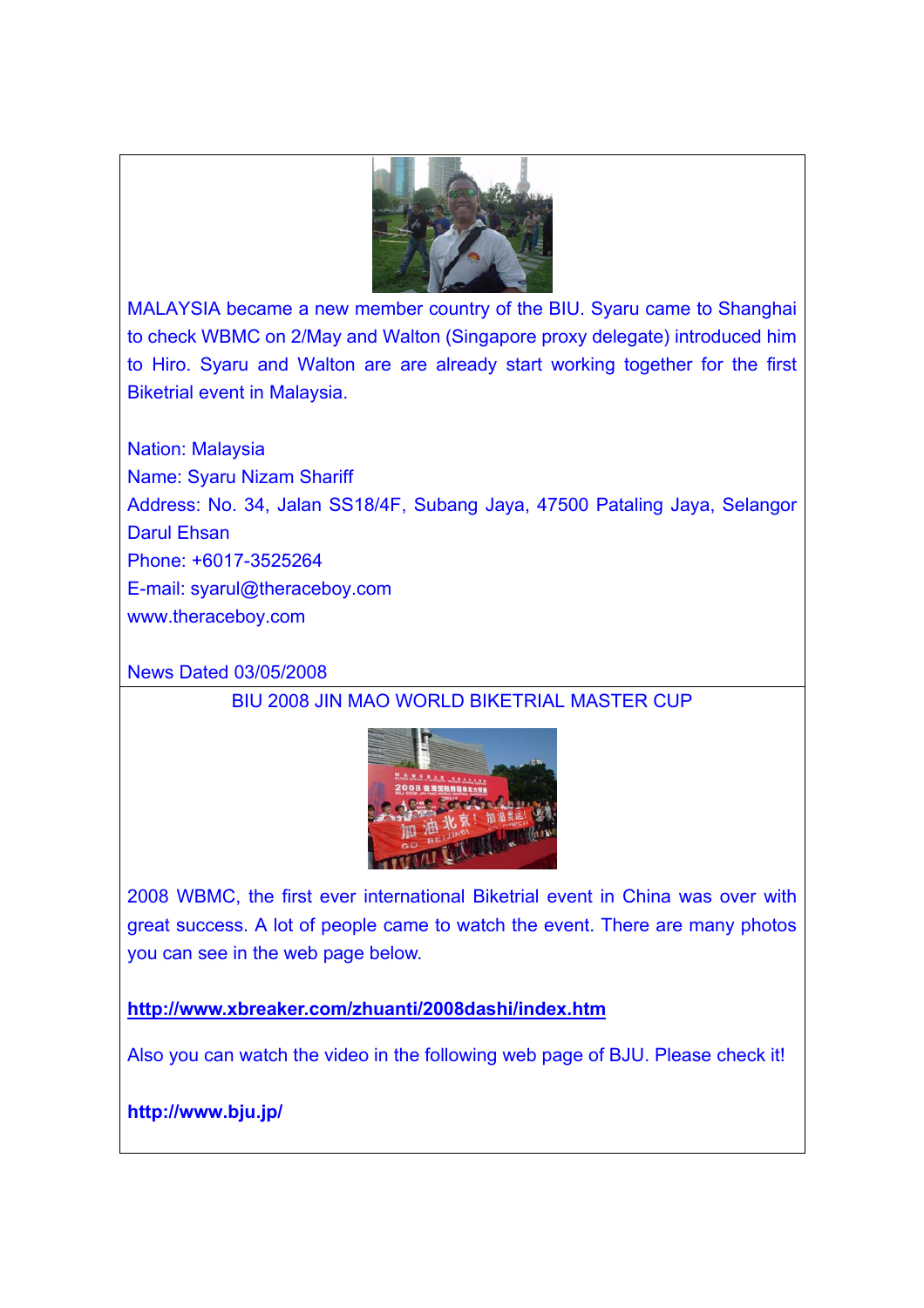|                | Lap 4/Final/6 sections        |                  |                   |    |                |
|----------------|-------------------------------|------------------|-------------------|----|----------------|
| Pla.           | <b>Name</b>                   | <b>Nation</b>    | <b>Bike</b>       | P  | $\mathbf C$    |
| 1              | <b>Dani COMAS</b>             | Spain            | Monty(26")        | 0  | 6              |
| $\overline{2}$ | <b>Kazuki TERAI</b>           | Japan            | Monty(20")        | 1  | 5              |
| 3              | <b>Peter BARTAK</b>           | <b>Slovak</b>    | Monty(20")        | 6  | 4              |
| 4              | <b>Jeff ANDERSON</b>          | Canada           | Simtra(26")       | 10 | 4              |
|                | Lap 3/Semi-Final/6 sections   |                  |                   |    |                |
| Pla.           | <b>Name</b>                   | <b>Nation</b>    | <b>Bike</b>       | P  | $\overline{C}$ |
| 5              | <b>Sidlik JAN</b>             | <b>Slovak</b>    | Monty $(20")$     | 14 | $\overline{2}$ |
| 6              | <b>Ben SAVAGE</b>             | <b>UK</b>        | Diamond Back(26") | 17 | $\overline{2}$ |
| $\overline{7}$ | <b>Jorge GALI</b>             | <b>Spain</b>     | Monty(20")        | 21 | $\mathbf 1$    |
| 8              | <b>Xan Bin CHE</b>            | China            | Dob(20")          | 22 | 0              |
| 9              | <b>Javi ALONSO</b>            | Spain            | Monty(20")        | 25 | $\mathbf 1$    |
| 10             | <b>Walton SEAH</b>            | <b>Singapore</b> | Monty(26")        | 30 | 0              |
|                | Lap 2/Qualify/6 sections      |                  |                   |    |                |
| Pla.           | <b>Name</b>                   | <b>Nation</b>    | <b>Bike</b>       | P  | $\mathbf C$    |
| 11             | Jia Jun Ll                    | China            | <b>Dob</b>        | 15 | $\overline{1}$ |
| 12             | Lei LIU                       | China            | <b>Dob</b>        | 17 | $\overline{2}$ |
| 13             | <b>Xuan ZHAO</b>              | China            | Zhi               | 17 | $\overline{1}$ |
| 14             | <b>Scot WILSON</b>            | <b>UK</b>        | Onza              | 19 | 1              |
| 15             | <b>Song Shen DU</b>           | China            | <b>Dob</b>        | 19 | 0              |
| 16             | Yang WU                       | China            | Zhi               | 22 | $\mathbf 1$    |
| 17             | <b>Benjamin LOH</b>           | <b>Singapore</b> | <b>Monty</b>      | 23 | 0              |
| 18             | <b>Yan PAN</b>                | China            | Fuji              | 28 | 0              |
| 19             | <b>Jia Jun ZHENG</b>          | China            | Zhi               | 30 | 0              |
| 20             | <b>Shuai TIAN</b>             | China            | <b>Monty</b>      | 30 | 0              |
|                | Lap 1/Semi-Qualify/6 sections |                  |                   |    |                |
| Pla.           | <b>Name</b>                   | <b>Nation</b>    | <b>Bike</b>       | P  | $\mathbf C$    |
| 21             | <b>Wei Ming YAN</b>           | China            | <b>Monty</b>      | 23 | 0              |
| 22             | <b>Tian WANG</b>              | China            | Hi-Light          | 24 | 0              |
| 23             | <b>Xiao Lei PENG</b>          | China            | <b>Bionic</b>     | 27 | 0              |
| 24             | <b>Jun YUAN</b>               | <b>China</b>     | <b>Dob</b>        | 28 | 0              |
| 25             | You Qi XIA                    | China            | Zhi               | 30 | 0              |
| 26             | <b>Ke Lu ZHENG</b>            | China            | <b>Dob</b>        | 30 | 0              |
| 27             | <b>Rui SU</b>                 | China            | <b>Bionic</b>     | 31 | 0              |